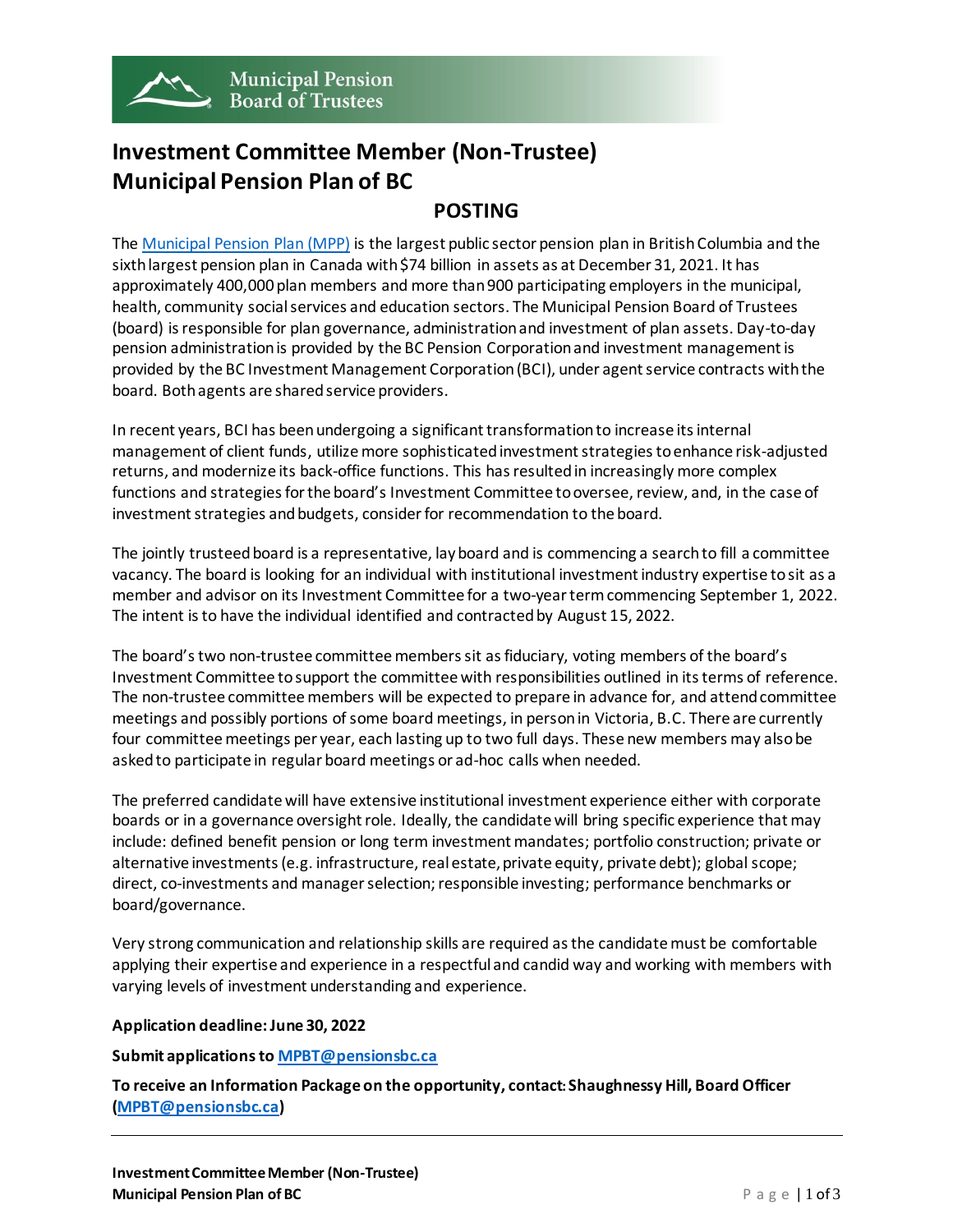

## **POSITION DESCRIPTION**

The [Municipal Pension Plan \(Plan\)](https://mpp.pensionsbc.ca/) is the largest pension plan in BC and the sixth largest plan in Canada with \$74 billion in assets as at December 31, 2021. It has approximately 400,000 members and more than 900 participating employers in the municipal, health, community, education and other sectors. The Municipal Pension Board of Trustees (board) is the Plan Administrator.

The board has two non-trustee Investment Committee members; one of those positions is currently vacant. Reporting to the chair of the Investment Committee, the non-trustee committee member is responsible – together with the rest of the committee - for effectively monitoring the performance of the British Columbia Investment Management Corporation (BCI) as MPP's investment manager and providing support for the board in establishing strategy and reviewing investment risks and opportunities.

#### **Qualifications:**

- Minimum 5 years of related experience in financial/investing/pension industry
- Bachelor's degree (e.g., business administration, commerce, actuarial science or other relevant and related field) with superior knowledge and understanding of investment management principles
- Chartered Financial Analyst (CFA) credential or successful completion of the CFA Society's Certificate in Investment Performance
- An experienced institutional investment professional who ideally brings some, if not all, of the following characteristics:

#### *Expertise*

- Extensive institutional investment experience either with corporate boards or in a governance oversight role
- Multi- asset class experience; specific experience in illiquid and alternative investments, such as private equity, infrastructure and renewable resources, real estate, and private debt or complex public market investment strategies such as hedge funds, derivatives, etc. would be ideal
- Experience working with large (more than \$10 billion) public sector pension funds or organizations with long term investment mandates
- Global experience and understanding of macroeconomic issues affecting capital markets and investments
- Understanding of investment risk and strategy
- Experience with direct and co- investments and transactions
- Experience with asset allocation and manager selection, research and screening
- Understanding of defined benefit pension liabilities and considerations in assetliability reviews
- An appreciation and understanding of ESG investment principles
- Understanding of governance, performance benchmarking, and the role of a fiduciary and a board